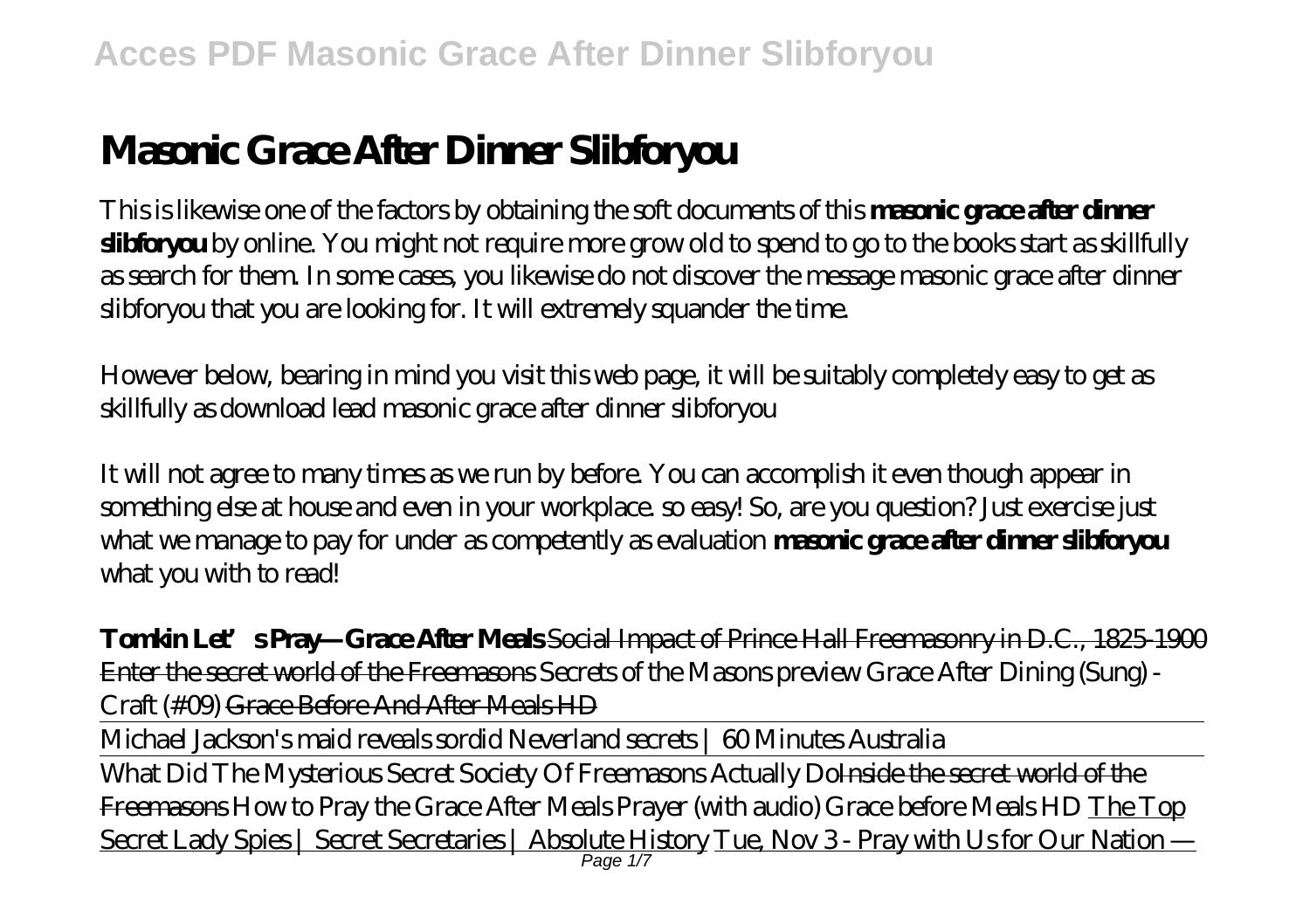Mass, Adoration, Chaplets, and Rosaries The Most Powerful Families Who Secretly Run The World? *Sir Tony Robinson sheds light on some common myths about Freemasonry | Ancestry Is Freemasonry a* Cult: Seven Minute Seminary Prayer Before Meals (EXCELLENT!!!) What God Was Doing 15 - End Time Paganism ~ Dr. Lester Sumrall **Jesus Garcia Grace AFTER Meals vid** The Order of the Pug and the Age of Enlightenment

Legends of Saints and Sinners by Douglas HYDE read by Various Part 2/2 | Full Audio Book

LIVE Q\u0026A || ENGLISH Session || 2-Nov-2020 || Ask Pastor Finn Seripture Alone | 2 Timothy 3:14-17 | 1 November 2020 | Alone - the Word That Changes Everything Killing the Sin in Your Life Masonic Grace After Dinner

Masonic Graces Hand picked prayers for before or after a masonic meal or festive board. And remind us Lord, when we go hence, That Masonic jewel - benevolence. As we gather round the social board for the last meeting of this season, let us give thanks for the food, drink and Good Companionship we have enjoyed.

Masonic Dinner Graces and Prayers

Show thy grace 'O Lord' to those of us who are gathered at this table and bless the gift of food which by thy bounty is set before us. So mote it be (The Public Orator of Oxford University, Circa 1944)

Masonic Library - Grace for use on various occasions

An act of expressing thanks to God for the provision for our food, drink and fellowship in which to share them, saying grace is a practice that is still observed on many occasions. The same is true at all meetings of British Free and Accepted Masons, adopting the ancient Jewish custom of saying grace both before Page 2/7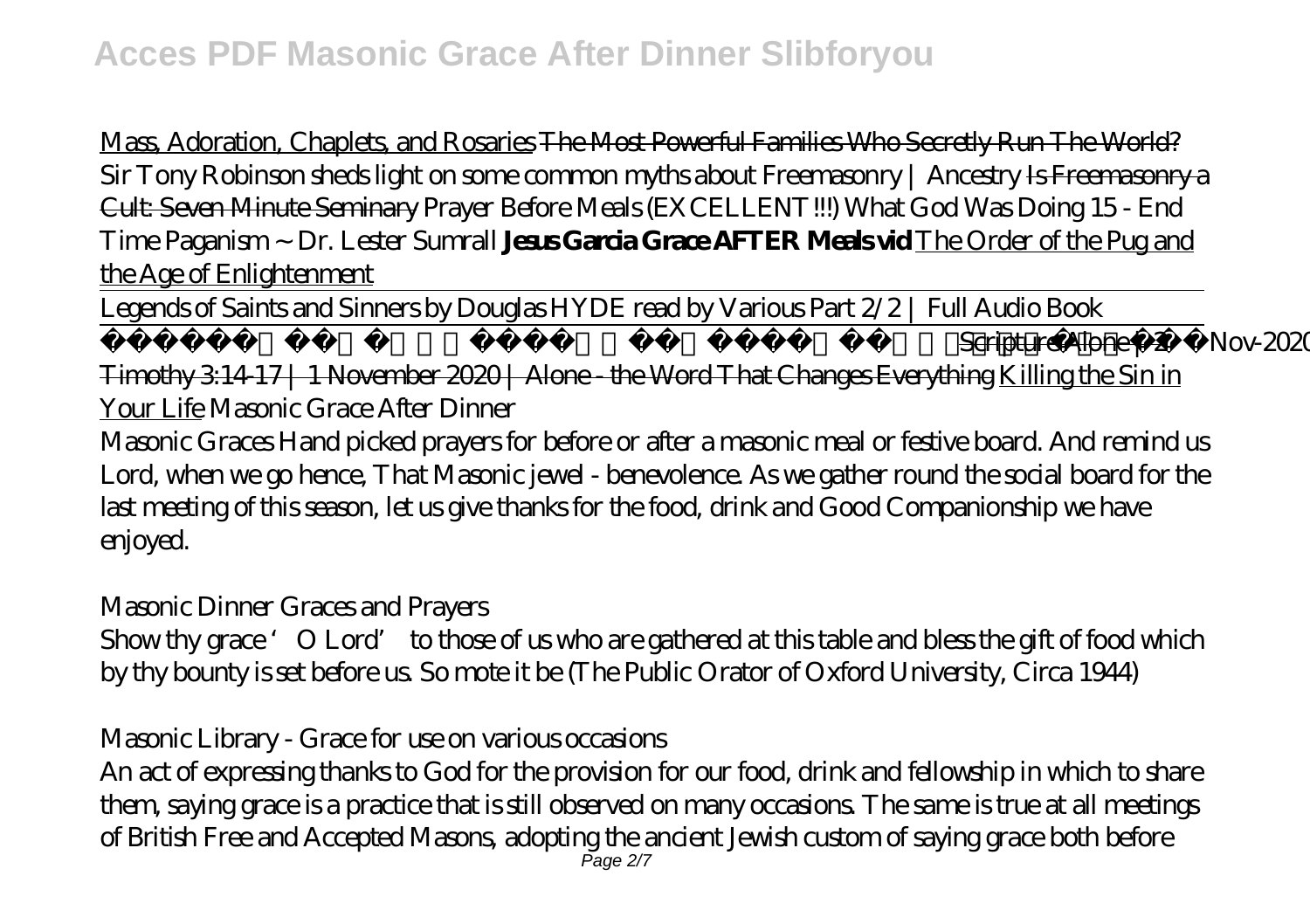### **Acces PDF Masonic Grace After Dinner Slibforyou**

and after dining, and the author explains why there are different graces for before and after meals.

Lewis Masonic - General > Compendium of Masonic Prayers

11. Masonic. May the blessing of Heaven rest upon us, and all regular Masons! May Brotherly love prevail, And every moral and social virtue cement us. 12. Scottish. Thou O Lord, bless fill our meal today, and may Thy spiritual Presence fill us with gratitude for these abundant blessings 13. Rotary Grace

Graces at the Festive Board Masonic Library | | Exsequi

fellowship in which to share them, saying grace is a practice that is still observed on many occasions. The same is true at all meetings of British Free and Accepted Masons, adopting the ancient Jewish custom of saying grace both before and after dining, and the author explains why there are different graces for before and after meals.

Masonic Grace After Dinner Pdfslibforyou ...

Before Dinner Grace: Be present at our table, Lord! Be here and everywhere adored. Your mercies bless, and grant that we May feast in Paradise with Thee! Amen. After Dinner Grace: For all that is past, For all that lies ahead, For Rodney, For all friends, And for the food we have eaten, We give you thanks, Our gracious heavenly father. Amen.

Graces written for various occasions.

Traditional. (The Shortest Grace?) Heavenly Pa, Ta! 35. Jimmy Carter, US President. God is great, God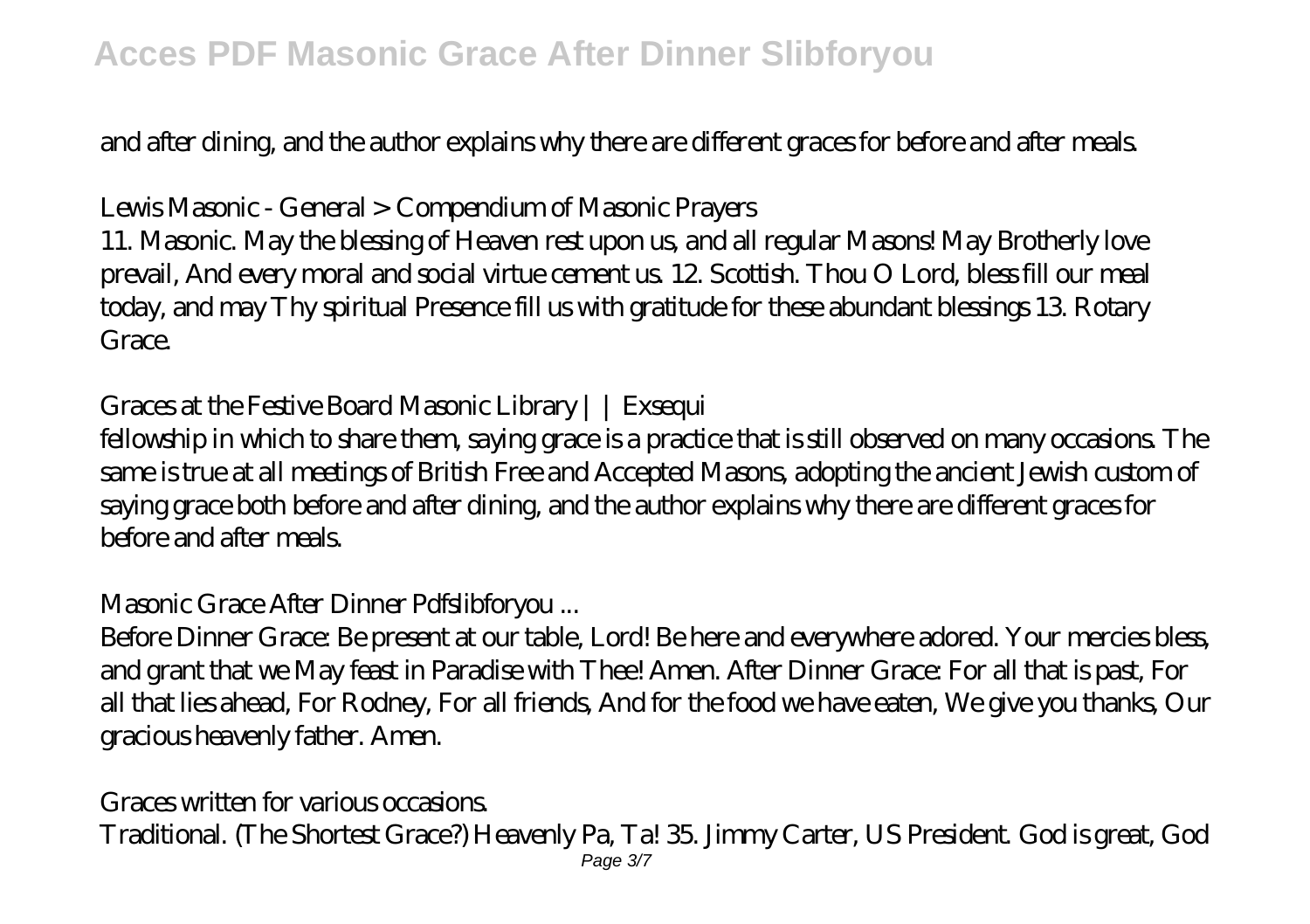is good, Let us thank him for our food. 36. For the overweight. Lord, thank you for breakfast, lunch and dinner. If it weren't for these, we'd be much thinner. 37. Masonic. Lord we bless Thy Holy Name and thank Thee for all Thy Gifts,

99 Graces - freemasonry.bcy.ca

This book is an invaluable resource for those called upon to say Grace before or after a meal on formal occasions. Each one has been penned and used for a special event but can easily be adapted for your own use.

A Book of Humorous Rhyming Graces - Revd. Canon Paul ...

Grace before Meals #1 - Bless us, O Lord, and these your gifts, ... Grace before Meals #3 - Father of us all, This meal is a sign of Your ... Prayer After Meal # 4 - We give Thee thanks, almighty God, for all Thy ... Thanksgiving After Meals # 1 - We give thanks for all your benefits, ...

Grace Before and After Meals - Prayers - Catholic Online

Grant us grace to see the task that You would have us perform, courage to proceed and in our doing let us reflect Your love and peace. o 0, Almighty God, whose Spirit is known in the hearts of the thankful, who makes good cheer the companion of strength. Lift up our hearts to joyous confidence in Your tender love and Fatherly care.

CHAPLAIN'S PRAYERS - The Masonic Trowel Title: Layout 1 Created Date: 20131111124837-08'00'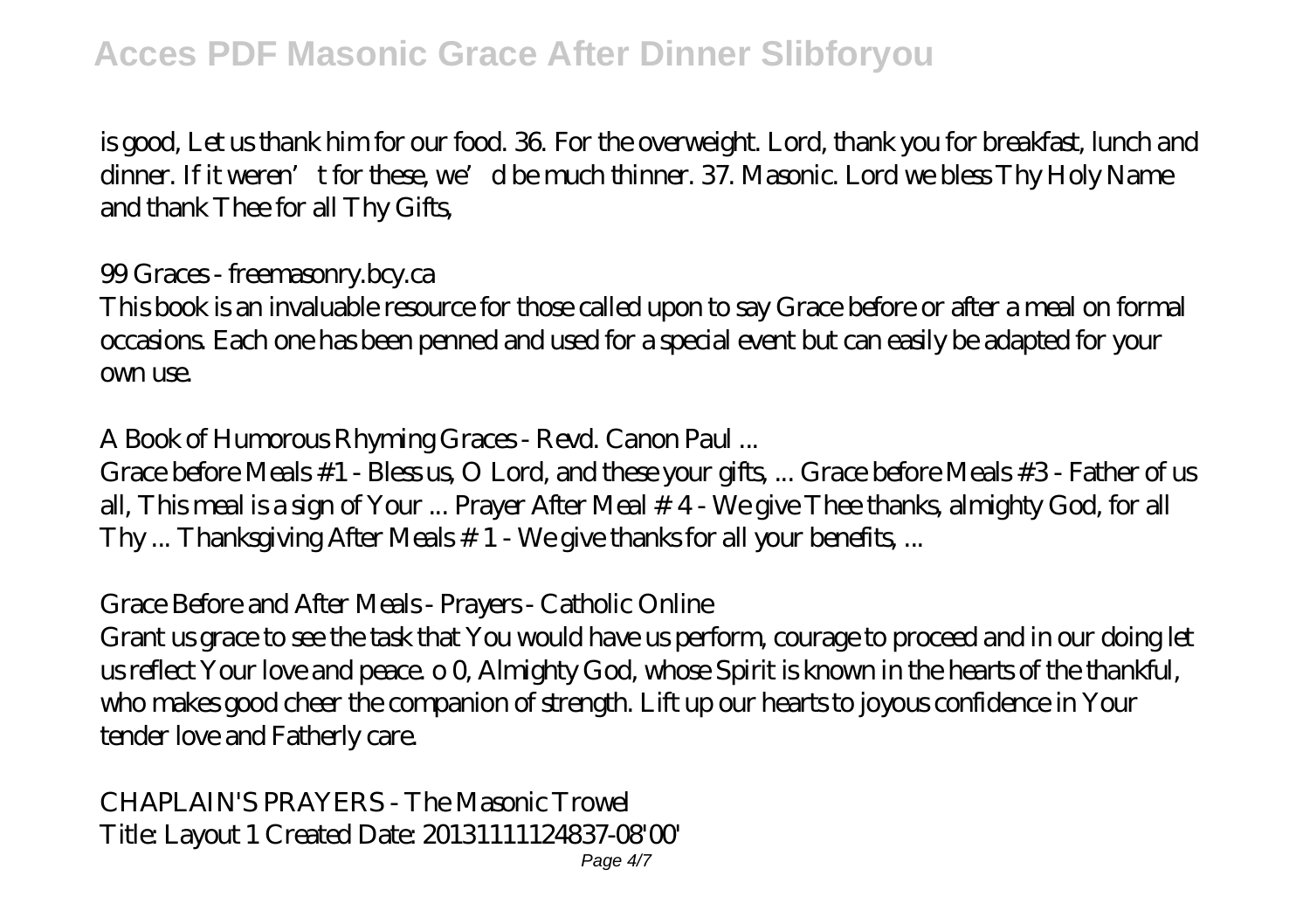Grand Lodge of British Columbia and Yukon

SCOTTISH GRACE. Note: Not so much a toast, but a Grace, which may only appeal to the Scottish who support a particular football team. Origin unknown. God bless the meat and God bless the stovies, God bless the Jews, the Muslims and Jehovies. God bless the Catholics and God bless the strangers, And if you've any Blessing left Lord, God bless...

Masonic Toasts | Freemason Information

Gracious and Great God Almighty, the Masonic cornerstone lies in the northeast corner, between the north, the place of darkness, and the east, the place of light. Thus it reminds us that we are ever to be progressing from darkness to light, from ignorance to knowledge.

Masonic Lodge Prayers - MasonicSites.org

Words for Masonic Grace and Ladies Song Masonic Grace. For these and all Thy mercies given We bless and praise Thy name O Lord. May we receive them with thanks-giving Ever trusting in Thy Word. To Thee alone be honour, glory Now and henceforth for evermore . Ladies From The East And West.

Ladies Song Words and Masonic Grace for Ladies Night ...

after meals' 'Masonic After Dinner Grace findarticles com May 1st, 2018 - Compendium of Masonic of saying grace both before and after dining and the author explains why there are different graces for before and after meals' 'Compendium Of Masonic Prayers And Graces Revd Neville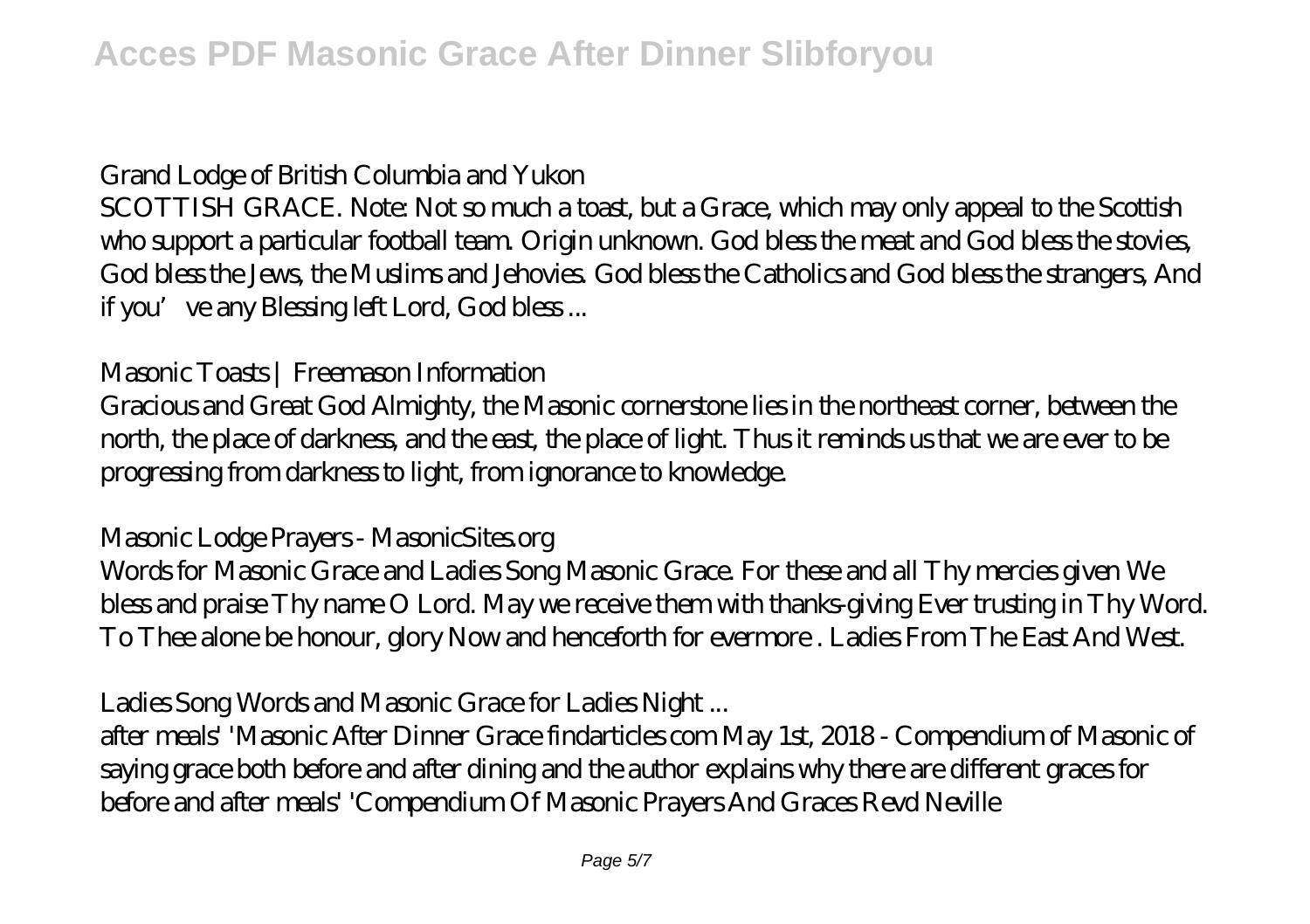#### Masonic Graces Before Meals

Grace -When the Master arrives at his chair, he sounds his gavel (answered by the Wardens) and calls on the Chaplain to say Grace. This can be delivered in different ways, although many Lodges use the old "school" Grace.After the meal "Laudi Spirituali" , a Grace whose origin can be traced as far back as 1336 (and is probably much older than that) is often said or sung.

Festive Board - pgfreemasons.org

Masonic Dinner Prayer. Title: masonic grace before and after meals - Bing Created Date: 5/4/2014  $7.1904 \, \text{PM}$  ...

masonic grace before and after meals - Bing

The Festive Board has been equally magnificent, from the choice and quality of the food, to the efficient service by the staff and the convivial atmosphere during the meal. Worshipful Master this has been an exceptional afternoon and evening and on behalf of our Guests we thank you for inviting us.

### Festive Board - West Kent Masons

12 Thanksgiving Prayer Selections A Thanksgiving prayer selection, perfect for Thanksgiving dinner prayers. Prayer before meals, breakfast, lunch, brunch or any occasion is always appropriate. These are easy to read or memorize.